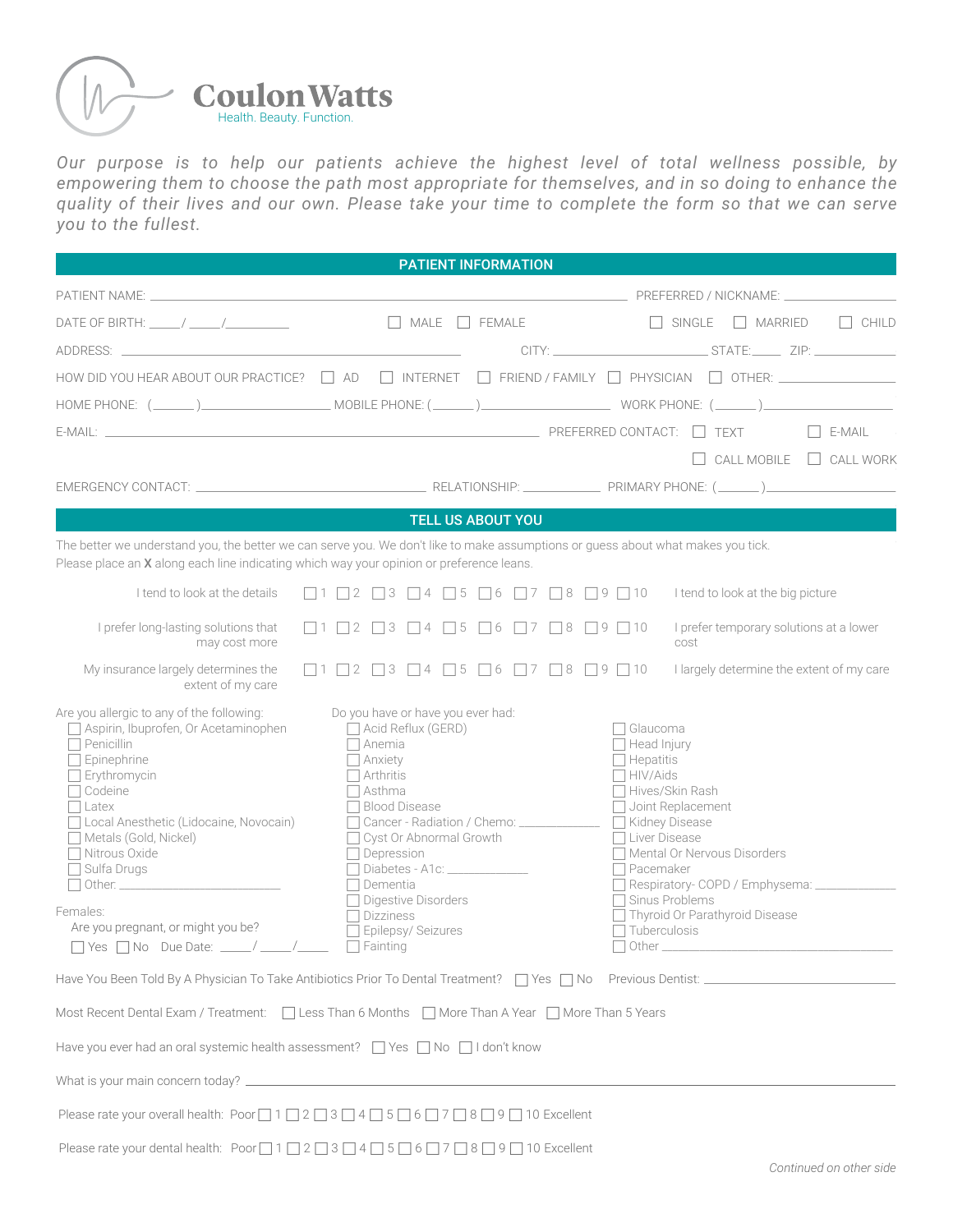## TELL US ABOUT YOU CONT'D

|                                                                                                                                                                                                                                                | <b>TELL US ABOUT YOU CONT'D</b>                                                                            |                              |
|------------------------------------------------------------------------------------------------------------------------------------------------------------------------------------------------------------------------------------------------|------------------------------------------------------------------------------------------------------------|------------------------------|
| Pharmacology.<br>List all medications you're currently taking, including prescription and OTC                                                                                                                                                  | Cardiovascular Health:                                                                                     |                              |
| meds, vitamins and supplements (include dosage):                                                                                                                                                                                               | Are you currently being treated for high blood pressure or                                                 |                              |
|                                                                                                                                                                                                                                                |                                                                                                            |                              |
| <u> 1989 - Johann Stoff, amerikansk politiker (d. 1989)</u>                                                                                                                                                                                    | Do you have a history of heart attack, stroke, bypass                                                      |                              |
| <u> 1989 - Johann Barn, amerikansk politiker (* 1908)</u>                                                                                                                                                                                      | Do you experience shortness of breath or chest pain? □ Yes □ No                                            | $\Box$ Yes $\Box$ No         |
| the control of the control of the control of the control of the control of the control of the control of the control of the control of the control of the control of the control of the control of the control of the control                  |                                                                                                            |                              |
| <u> 1989 - Johann Stein, marwolaethau a bhann an t-Amhain ann an t-Amhain an t-Amhain an t-Amhain an t-Amhain an </u>                                                                                                                          | Have you ever been diagnosed or treated                                                                    |                              |
|                                                                                                                                                                                                                                                | for high OR low blood pressure?                                                                            | $\Box$ Yes $\Box$ No         |
| <u> 1989 - Johann Barn, amerikan bernama di sebagai bernama di sebagai bernama di sebagai bernama di sebagai bern</u><br><u> 1989 - Johann Stein, mars an deutscher Stein und der Stein und der Stein und der Stein und der Stein und der</u>  | If so, is it currently controlled?                                                                         | $\Box$ Yes $\Box$ No         |
| <u> 1989 - Johann Barn, amerikansk politiker (d. 1989)</u>                                                                                                                                                                                     | Periodontal Disease:                                                                                       |                              |
| <u> 1989 - Johann Stoff, deutscher Stoff, der Stoff, der Stoff, der Stoff, der Stoff, der Stoff, der Stoff, der S</u><br><u> 1989 - Johann Stoff, deutscher Stoff, der Stoff, der Stoff, der Stoff, der Stoff, der Stoff, der Stoff, der S</u> | Have you been told you have gingivitis or gum disease                                                      | $\Box$ Yes $\Box$ No         |
| <u> 1989 - Andrea Stadt Britain, amerikansk politik (* 1958)</u>                                                                                                                                                                               | Do your gums ever bleed when you brush or floss? □ Yes □ No                                                |                              |
|                                                                                                                                                                                                                                                | Do you have gum recession or exposed root surfaces? □ Yes □ No                                             |                              |
| Do you have a desire to reduce the amount of medication                                                                                                                                                                                        | Do you have any loose teeth, drifting teeth, or areas that                                                 |                              |
|                                                                                                                                                                                                                                                |                                                                                                            |                              |
| Caries (Tooth Decay):                                                                                                                                                                                                                          | Function/ Bite/ TMJ Dysfunction:<br>Do you have any missing teeth other than wisdom teeth? □ Yes □ No      |                              |
| Do you consume sugary foods or beverages on a regular                                                                                                                                                                                          | Do you ever experience discomfort when chewing? □ Yes □ No                                                 |                              |
|                                                                                                                                                                                                                                                | Do your jaw joints click, pop, or make grinding sounds? $\Box$ Yes $\Box$ No                               |                              |
|                                                                                                                                                                                                                                                | Do you experience frequent headaches or jaw/facial pain? □ Yes □ No                                        |                              |
|                                                                                                                                                                                                                                                | Have you ever been treated for a jaw joint problem? 7 Yes 7 No                                             |                              |
| Oral Cancer.                                                                                                                                                                                                                                   | If so, by what methods:                                                                                    |                              |
|                                                                                                                                                                                                                                                | Cosmetic:                                                                                                  |                              |
| Do you have any persistent sore spots in your mouth or                                                                                                                                                                                         |                                                                                                            |                              |
|                                                                                                                                                                                                                                                | Are you interested in improving the color of your teeth? □ Yes □ No<br>I would like to know my options to: |                              |
| Recognizing that HPV infection is the single biggest risk                                                                                                                                                                                      | □ Improve My Smile □ Look Younger                                                                          | Keep My Teeth For A Lifetime |
| factor for oral/pharyngeal cancer, would you like a saliva<br>$\Box$ Yes $\Box$ No                                                                                                                                                             | The most important thing to me is:                                                                         |                              |
|                                                                                                                                                                                                                                                | □ Health □ Function / Comfort<br>$\Box$ Beauty                                                             |                              |
| Concerns:                                                                                                                                                                                                                                      | Sleep:                                                                                                     |                              |
| I am concerned about:                                                                                                                                                                                                                          | Do you or your bed partner notice that you:                                                                |                              |
| $\Box$ Time $\Box$ Money $\Box$ Pain                                                                                                                                                                                                           | Experience interruptions in breathing during sleep? ■ Yes ■ No                                             |                              |
| I prefer to be sedated during hygiene appointments   Yes   No                                                                                                                                                                                  |                                                                                                            |                              |

 Yes No Feel tired or fatigued during the day?......................................... Yes No Have a sleep study history?......................................................... Yes No Have a CPAP or oral sleep appliance?.......................................